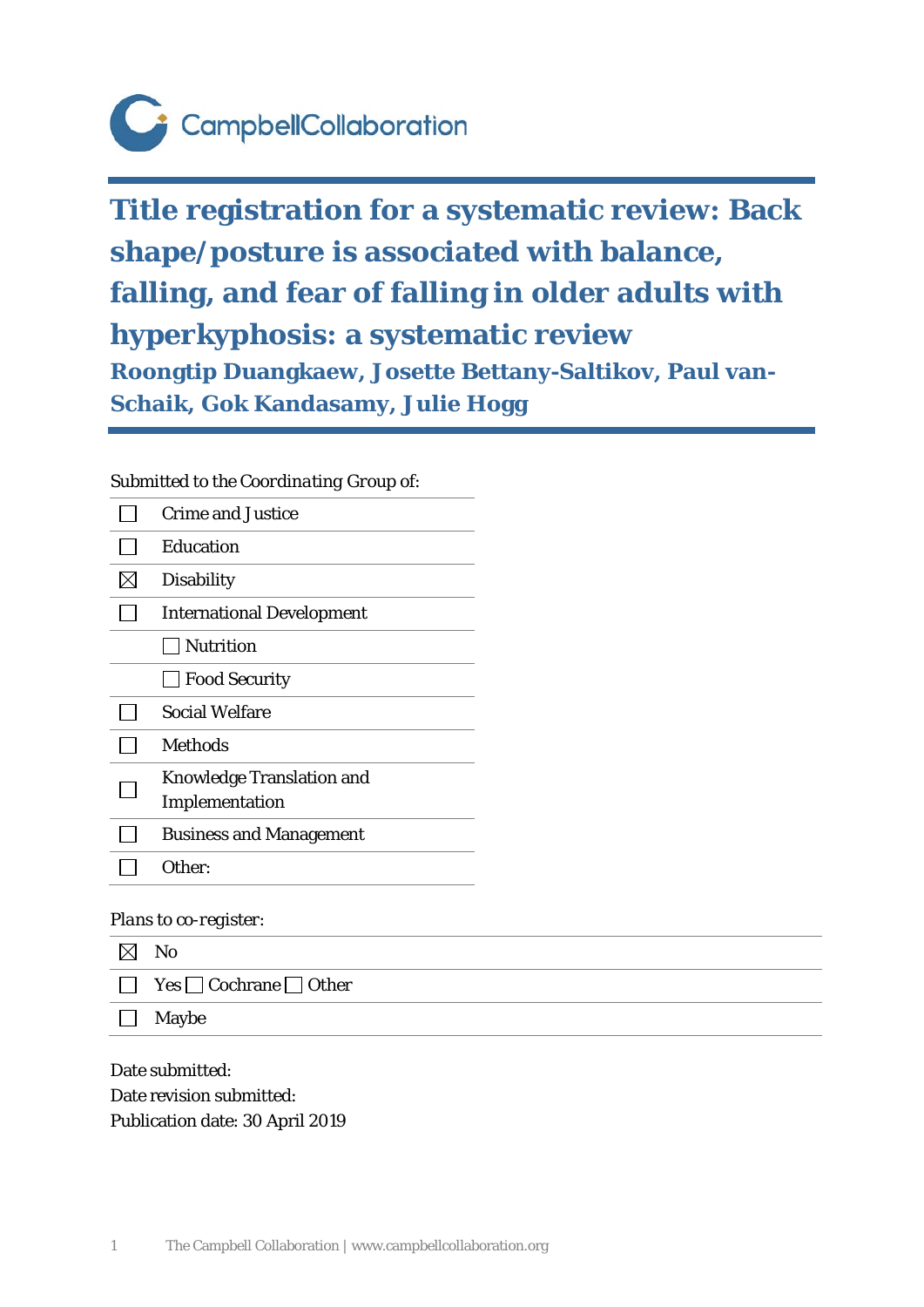#### **Title of the review**

The relationship between back shape/posture, balance, falling, and fear of falling in older adults with hyperkyphosis: a systematic review

#### **Background**

Age-related hyperkyphosis, an excessive anterior curvature of the thoracic spine, is the most common spinal deformity in older adults (Katzman, Wanek, Shepherd, & Sellmeyer, 2010). It is characterised by an increase in the anterior thoracic spinal curvature when the kyphosis angle reaches the critical angle of 40° as measured using the Cobb method (Fon et al., 1980; Roghani, Zavieh, Manshadi, King, & Katzman, 2017; Voutsinas & Macewen, 1986).

The estimated prevalence of hyperkyphosis has been reported to be 20% - 40% for the older adult population aged over 60 years (Kado, Huang, Karlamangla, Barrett‐Connor, & Greendale, 2004; Ryan & Fried, 1997; Takahashi et al., 2005). This deformity affects both sexes, particularly women aged over 55 years (Huang, Barrett‐Connor, Greendale, & Kado, 2006; Katzman et al., 2010), regardless of vertebral fractures, with the incidence increasing 6 - 11% for every 10 year increase in age (Huang et al., 2006).

Hyperkyphosis also has been associated with impaired pulmonary function, function limitations, decreased balance, falls, fractures, a decreased quality of life, increased premature death and mortality as well as is an indicator of the negative impact on health outcomes. (Ailon, Shaffrey, Lenke, Harrop, & Smith, 2015; Kado, 2009; Milne & Williamson, 1983, Kado, Prenovost, et al., 2007). Accentuated thoracic kyphosis had a significant effect on upright posture. That is attributed to a change in the centre of gravity of the body at levels close to the limits of stability that can lead to impaired balance and increased risk of falling (Hsu, Chen, Tsauo, & Yang, 2014; Lynn, Sinaki, & Westerlind, 1997). However, inconclusive results are available regarding the relationship between kyphosis, balance, falls and fear of falling.

Numerous studies have suggested an association between excessive thoracic kyphosis and balance (Lynn et al., 1997; Regolin & Carvalho, 2010; Sinaki, Brey, Hughes, Larson, & Kaufman, 2005). Lynn et al. (1997) reported that participants with osteoporosis that presents together with kyphosis have greater postural sway compared to either participants with osteoporosis on its own or normal participants. Sinaki et al., (2005) demonstrated that women with hyperkyphosis had significantly more body sway than healthy older women. Furthermore, Regolin & Carvalho, (2010) reported that whilst thoracic hyperkyphosis influenced postural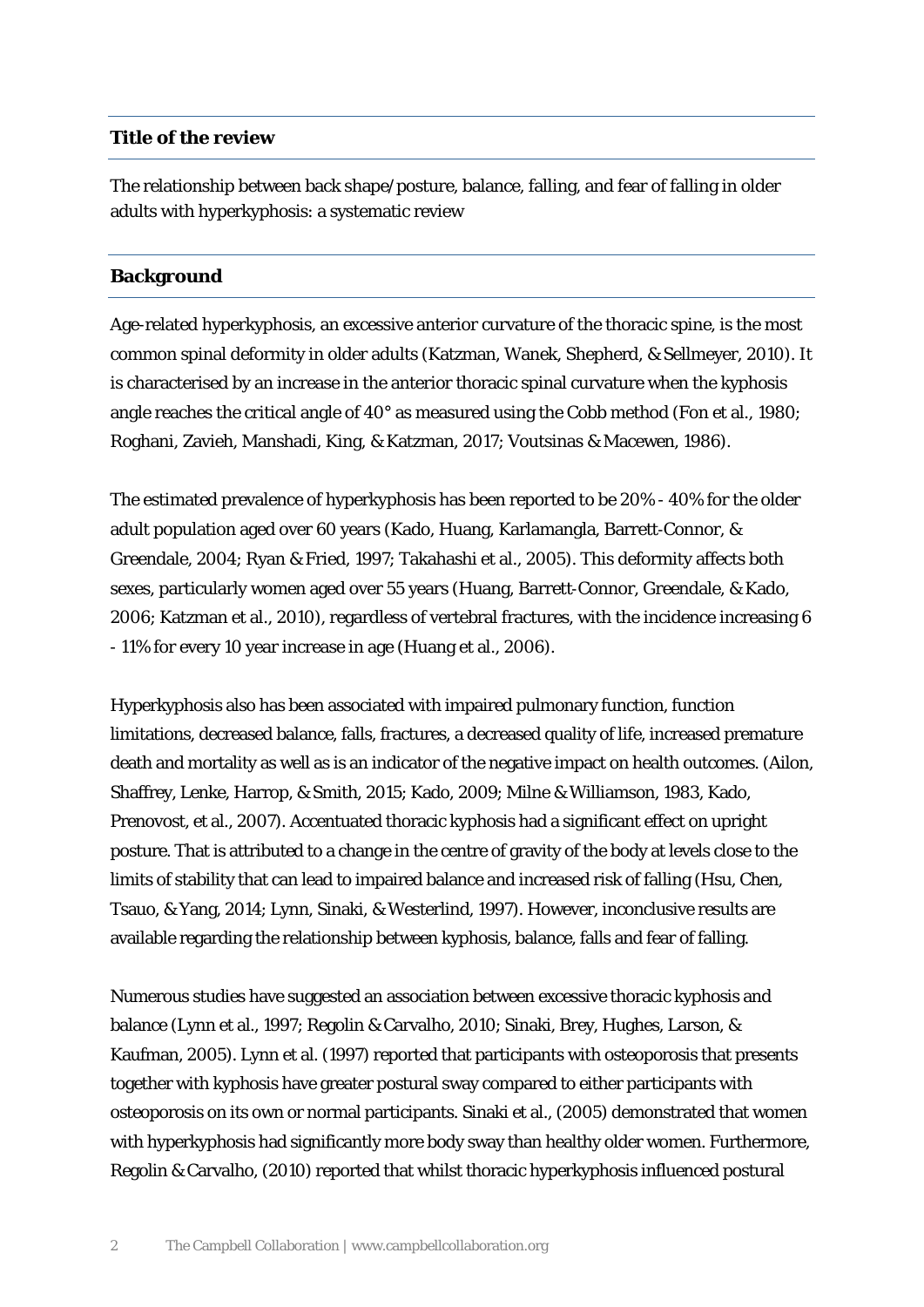sway in the antero-posterior direction in 95 older adults women with mean aged  $67.2 \pm 5.01$ years, they did not find an increase in sway in the medio-lateral direction.

In contrast to the aforementioned studies above, several studies (Eum et al., 2013; Greig, Bennell, Briggs, Wark, & Hodges, 2007; Ishikawa, Miyakoshi, Kasukawa, Hongo, & Shimada, 2009) have suggested that there was no relationship between kyphosis and balance. Eum et al. (2013) determined that the association with functional balance of having an increased kyphosis as evaluated by the flexicurve ruler among community-living older women and men. The results from this study demonstrated that there was no relationship between an increased kyphosis angle and the Berg balance score in the older adults. Further, Greig et al., (2007) conducted a study to examine the effects of having a vertebral fracture together with thoracic kyphosis on standing balance. The researchers found that having a vertebral fracture in the spine is associated with impaired balance in participants with osteoporosis but not thoracic kyphosis. Moreover, Ishikawa et al. (2009) investigated the influence of having thoracic spinal curvature as measured using the SpinalMouse® on postural balance in 93 patients with osteoporosis. The authors demonstrated that there was no significant correlation between postural balance and the kyphosis angle.

Hyperkyphosis also predisposes people to falls (Kado, Huang, et al. 2007; Sinaki, et al., 2005). There is a dearth of studies that have examined the correlation between kyphosis, falls and fear of falling (Arnold, Busch, Schachter, Harrison, & Olszynski ,2005; Kado, et al, 2007; Tominaga et al., 2016; Van der Jagt-Willems, de Groot, van Campen, Lamoth, & Lems, 2015). Tominaga et al. (2016) and Arnold et al. (2005) reported that there was a significant association between a severe kyphotic posture and falls in older adults. Nevertheless, then Kasukawa et al. (2010) and Ishikawa, Miyakoshi, Kasukawa, Hongo, & Shimada (2013) investigated the relationship between thoracic kyphosis, lumbar kyphosis and falls. Controversially, these researchers posited that elderly people who had a lumbar kyphosis but not a thoracic kyphosis were associated with falls.

Conversely, McDaniels-Davidson et al. (2018) reported that older adults with a greater kyphosis angle were likely to have a greater number of falls than older adults who had a less kyphotic spine. In brief, the current available evidence regarding the relationship between increased thoracic kyphosis, balance, falls and fear of falling in elderly people with hyperkyphosis is both controversial and inconclusive.

These controversial and inconclusive results observed within the above studies describing the association of an accentuated thoracic kyphosis with balance, falls, and fear of falling may be due to several reasons. A possible explanation for the difference in the results from the studies discussed above may be due to the different approached used to measure of the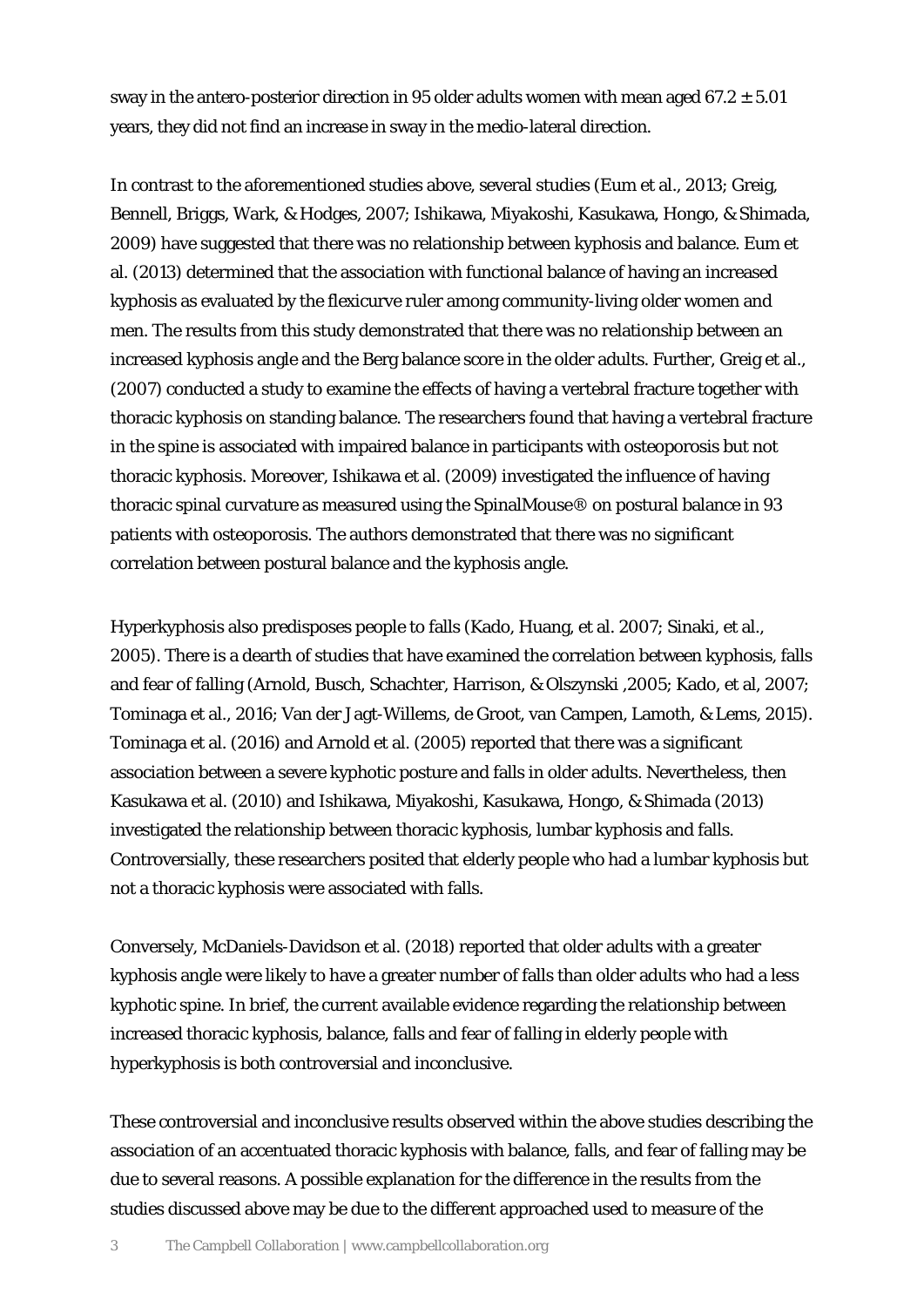kyphosis angle and balance test, the heterogeneity of the study participants as well as the small sample sizes and small proportion of men participating in previous research papers.

Understanding of back shape/posture associated with balance, falls, and fear of falling would be helpful for screening patients at risk of fall and prevent falls associated with hyperkyphosis. The present review focused on evidence the available evidence on the relationship between back shape/posture, balance, falling and fear of falling in older adults with hyperkyphosis.

# **Policy relevance**

In 2013 the National Institute for Health and Care Excellence (NICE) published clinical guidelines regarding the assessment of risk as well as the prevention of falls in older people for health care and other professionals. According to the guideline recommendations, the multifactorial screening for falls risk in older adults who present for medical attention includes cognitive impairment, continence problems, falls history (causes and consequences), gait abnormalities, balance problems, mobility problems, muscle weakness, osteoporosis risk, older person's perceived functional ability, fear relating to falling, visual impairment, cognitive impairment, neurological examination, urinary incontinence, home hazards, cardiovascular examination, and medication review.

However, the assessment of back shape/posture is not currently included in this guideline/or policy for multifactorial falls risk assessment. There is need for a systematic review to gather existing research evidence on the relationship between back shape/posture, balance and falls as well as fear of falling. The importance of these results lies in the fact that if there is a relationship between hyperkyphosis, balance and falls that is could potentially be included within this guideline/or policy.

# **Objectives**

Is back shape/posture related to balance, falling and fear of falling in older adults with hyperkyphosis?

## **Existing reviews**

A scoping literature review identified four narrative reviews that discussed the terminology, aetiology, adverse health consequences, as well as the treatment of hyperkyphosis in older adults (Ailon, Shaffrey, Lenke, Harrop, & Smith, 2015; Kado, Prenovost, et al., 2007;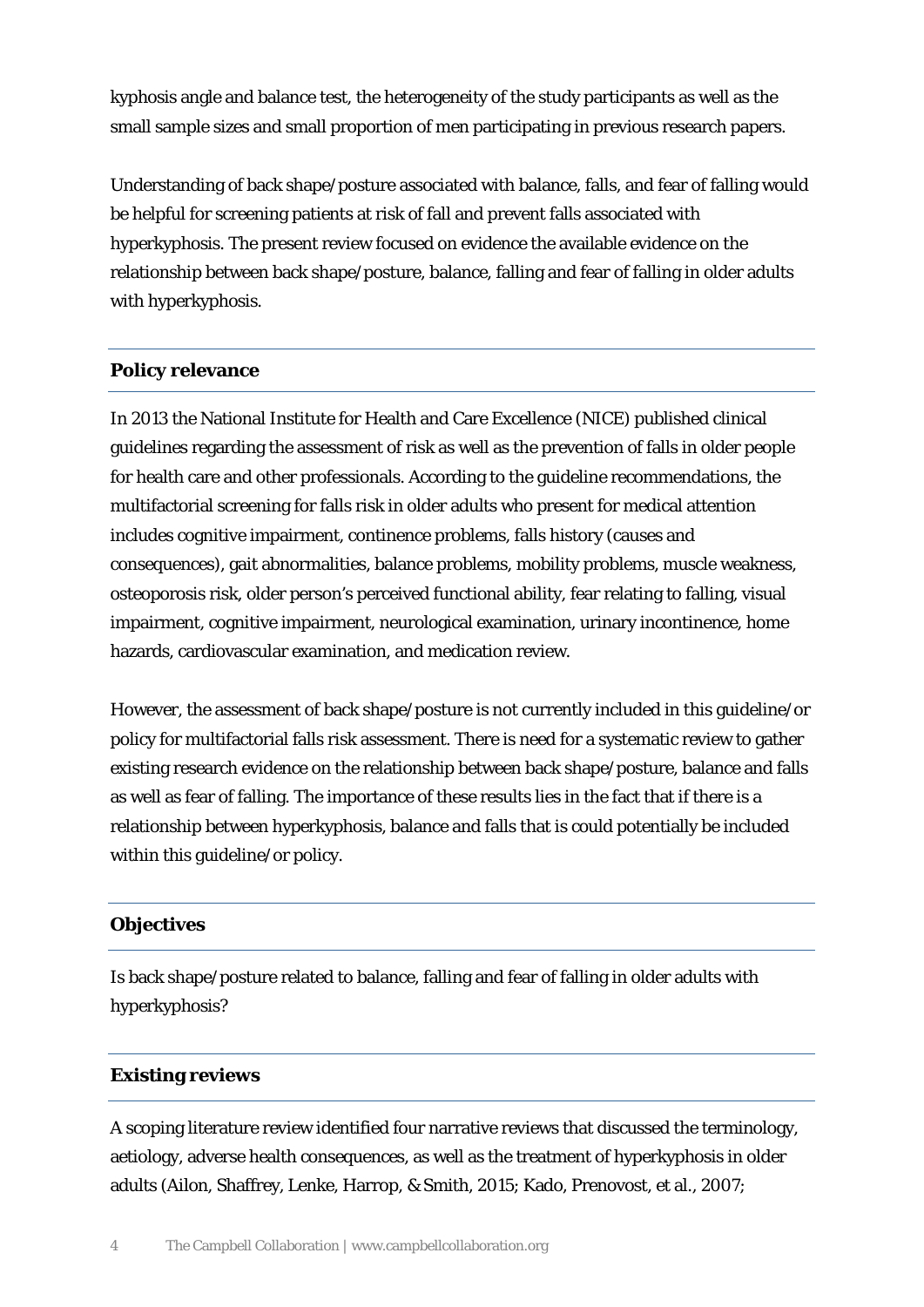Katzman et al., 2010; Roghani et al., 2017). Ailon et al. (2015) discussed the pathogenesis together with the evaluation, and treatment of thoracic hyperkyphosis in older adults. Kado and Prenovost, et al. (2007) reported the definition, potential causes, adverse health consequences, the measurement of thoracic kyphosis, as well as the management of thoracic hyperkyphosis. Katzman et al. (2010) reviewed the evidences with regards to the definition, prevalence, aetiology, assessment of thoracic kyphosis, clinical consequences, risk factors, as well as treatment of thoracic hyperkyphosis. In addition, Roghani et al. (2016) analysed the definition, contributing factors and health implication of age-related hyperkyphosis.

However, the reviews were not performed systematically and did not assess methodology quality of the research studies. Assessment of the study quality is important due to answer the question of whether the studies are robust enough to guide treatment, prevention, diagnostic or policy decisions. One systematic review by Fernandes, Ribeiro, Fernandes, & Menezes (2018) determined whether postural changes increase falls risk and/or balance in adults 60 years and older. The researchers concluded that postural changes (thoracic hyperkyphosis, loss of lumbar kyphosis, as well as decrease plantar arch) appear to contribute to the increase falls risk and/or balance in adults; however, that review do not include fear of falling outcome and had numerous of methods used to assess back posture and balance. In addition, to the authors' knowledge, no systematic review has evaluated the relationship between the back shape/posture (thoracic hyperkyphosis and lumbar lordosis), balance, falling, and fear of falling in older adults with hyperkyphosis. This review will contribute towards increasing understanding how back shape/posture affect balance, falling, and fear of falling in older adults. A systematic review in this topic is therefore, urgently needed.

#### **Exposure**

Exposure in this systematic review is hyperkyphosis. Hyperkyphosis also known as dowager's hump is defined as an excessive anterior curvature of thoracic spine, a kyphosis angle greater than 40° when measure with the Cobb method (Fon et al., 1980; Voutsinas & Macewen, 1986). Other spinal deformities such as scoliosis, kyphoscoliosis, Scheuermann's kyphosis and congenital kyphosis were excluded.

#### **Population**

Studies will be included if participants are male or female older adults who are 50 years or older. Studies will be excluded if participants are adults who are aged under 50 years, or children.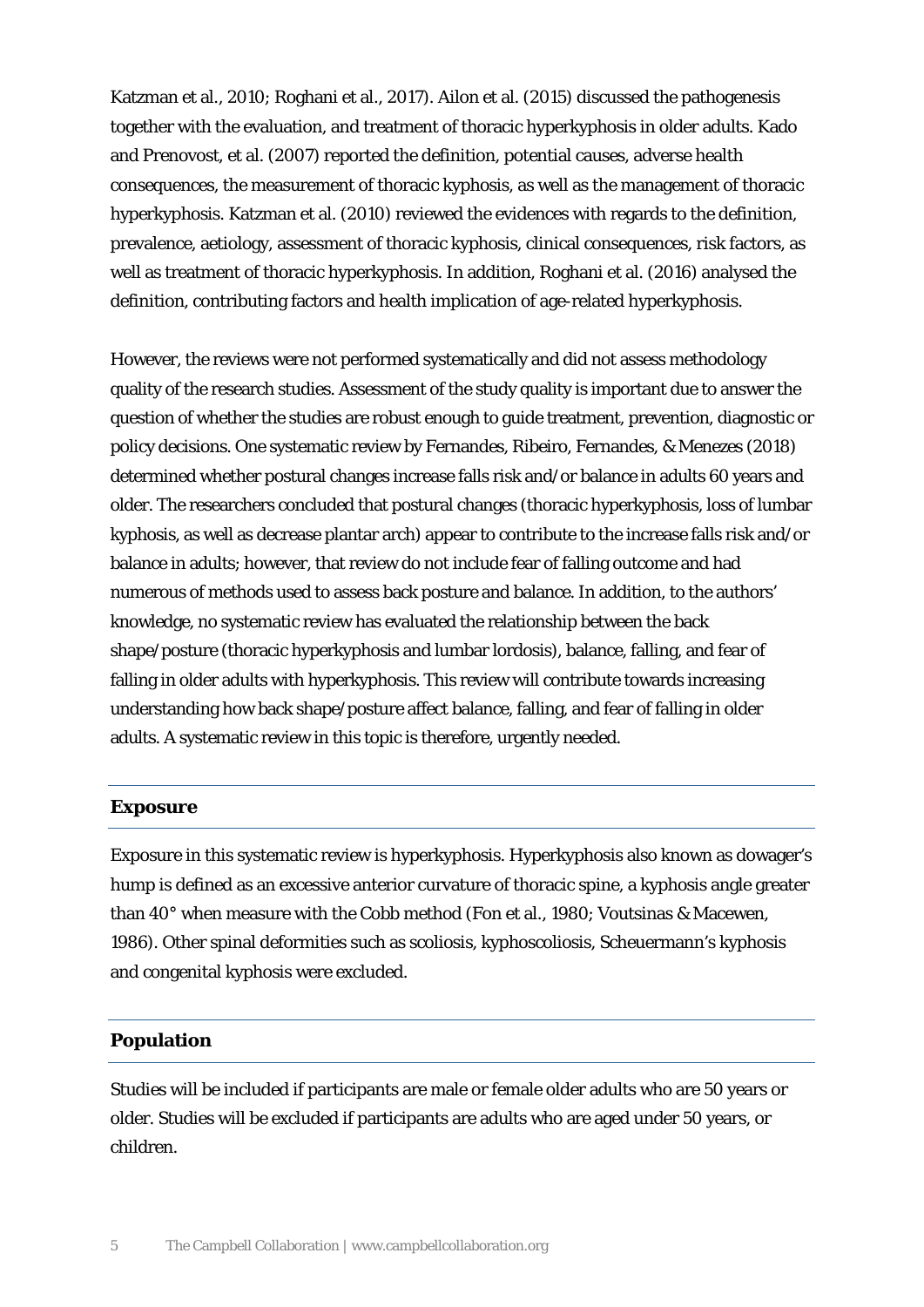#### **Outcomes**

Back shape and back posture (such as cervical lordosis angle, thoracic kyphosis angle, lumbar lordosis angle, angle of trunk rotation etc.) are any sometimes used interchangeable, however the exactly meanings are slightly different. Bettany-Saltikov, Kandasamy, Czaprowski, & Stolinski (2017) defined back shape as the study of the back's surface shape, whereas back posture which a focused on the word "Posture" is provided by the American academy of orthopedic surgeons as "the state of muscular and skeletal balance which protects the supporting structures of the body against injury or progressive deformity irrespective of the attitude in which these structures are working or resting. Under such conditions, the muscles will function most efficiently and the optimum positions are afforded for the thoracic and abdominal organs" (Kendall Peterson, McCreary Kendall, Provance Geise, & McIntyre Rodgers, 2005). For, the assessment of back shape and posture three reference planes: sagittal, coronal, and transverse will be included.

Secondly, balance can be defined as the ability to maintain the body's centre of mass in relation to the base of support (Shumway-Cook & Woollacot, 2007). Balance in the standing position is divided into static balance and dynamic balance (Ragnarsdóttir, 1996). This study focused on postural sway (static balance) and the limits of stability (dynamic balance). Postural sway is defined as the movement of the centre of mass in quiet standing and can be measured as either an anteroposterior and mediolateral displacement (Horak, 2006). The limits of stability is defined as the maximum range in which the centre of gravity can move safely without moving the feet and without falling (Alexander, 1994).

Finally, risk of falls (i.e. fear of falling or history of falls or accidental falls) will be included in this review. Fear of falling is defined as older people lose confidence in participating in activities of daily living and functioning (Tinetti & Powell, 1993) while falls are defined as history of falls at least one fall in the past year.

#### **Study designs**

To qualify for this review. Research designs will include cross-sectional studies, longitudinal studies, case control studies, cohort studies and controlled trial studies. This review will use quantitative studies to examine the association between kyphosis angle, lumbar lordosis, history of falls, and fear of falling in older adults with hyperkyphosis.

Experimental studies; Randomized controlled trial studies (RCT), quasi experimental and qualitative studies will be excluded.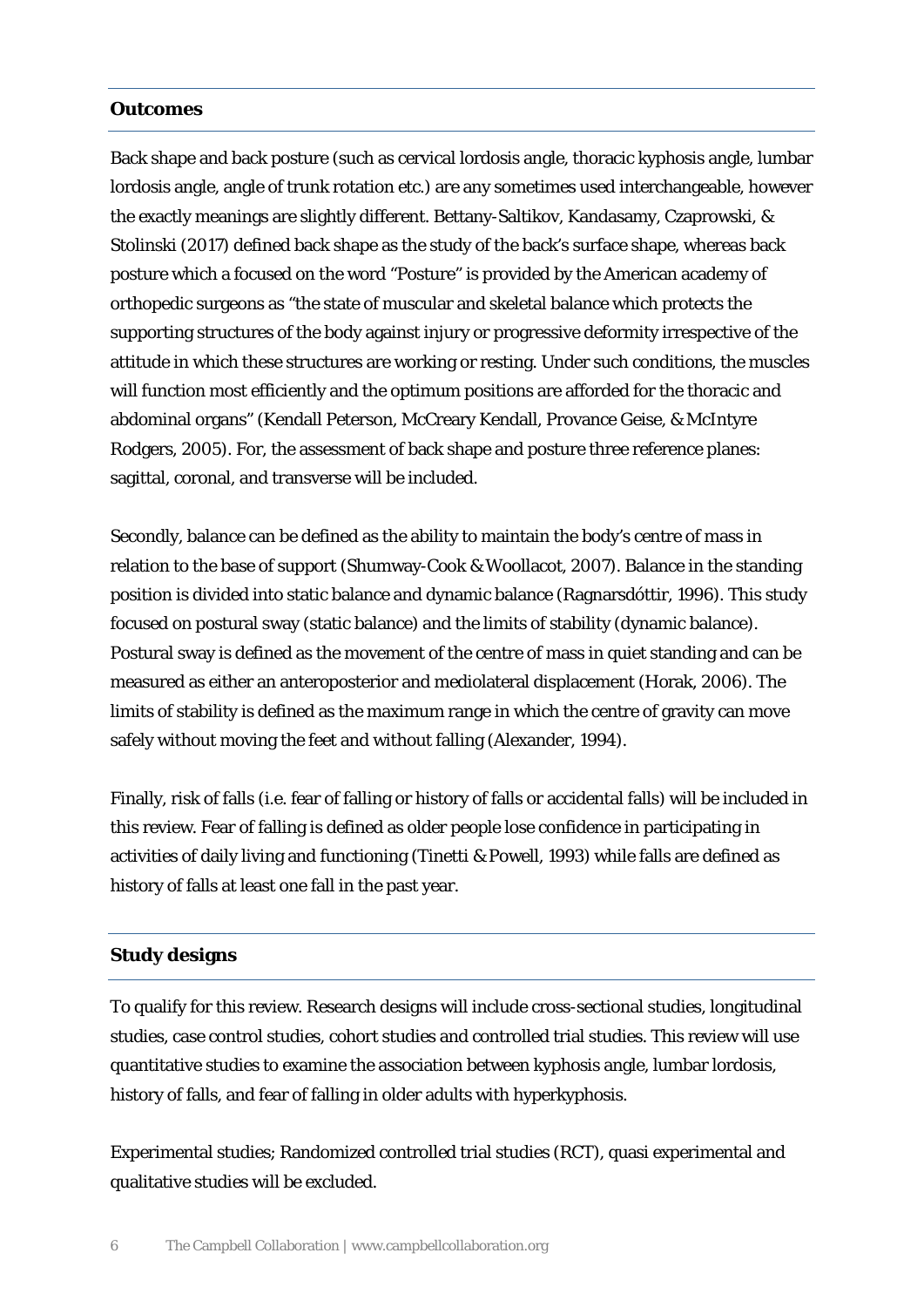## **References**

Ailon, T., Shaffrey, C. I., Lenke, L. G., Harrop, J. S., & Smith, J. S. (2015). Progressive spinal kyphosis in the aging population. *Neurosurgery*, 77(suppl\_1), S164-S172. doi: 10.1227/NEU.0000000000000944.

Alexander, N. B. (1994). Postural control in older adults. *Journal of the American Geriatrics Society*, 42(1), 93-108. https://doi.org/10.1111/j.1532-5415.1994.tb06081.x

Arnold, C. M., Busch, A. J., Schachter, C. L., Harrison, L., & Olszynski, W. (2005). The relationship of intrinsic fall risk factors to a recent history of falling in older women with osteoporosis. *Journal of Orthopaedic and Sports Physical Therapy*, 35(7), 452-460. doi:10.2519/jospt.2005.2029

Bettany-Saltikov, J. A., Kandasamy, G., Czaprowski, D., & Stolinski, L. (2017). Limits of Normality and Symmetry in Standing Back Shape and Posture: 3D Mapping and Analysis of Young Adults*. InTech–Open Access Publisher*. doi:10.5772/intechopen.69575

Eum, R., Leveille, S. G., Kiely, D. K., Kiel, D. P., Samelson, E. J., & Bean, J. F. (2013). Is kyphosis related to mobility, balance, and disability? *American Journal of Physical Medicine & Rehabilitation*, 92(11), 980-989. doi:10.1097/PHM.0b013e31829233ee

Greig, A. M., Bennell, K. L., Briggs, A. M., Wark, J. D., & Hodges, P. W. (2007). Balance impairment is related to vertebral fracture rather than thoracic kyphosis in individuals with osteoporosis. *Osteoporosis International*, 18(4), 543-551. doi:10.1007/s00198-006-0277-9

Horak, F. B. (2006). Postural orientation and equilibrium: What do we need to know about neural control of balance to prevent falls? *Age and Ageing*, 35(2), ii7-ii11. doi:10.1093/ageing/afl077

Huang, M., Barrett-Connor, E., Greendale, G. A., & Kado, D. M. (2006). Hyperkyphotic posture and risk of future osteoporotic fractures: The rancho bernardo study. *Journal of Bone and Mineral Research*, 21(3), 419-423. doi:10.1359/JBMR.051201

Hsu, W. L., Chen, C. Y., Tsauo, J. Y., & Yang, R. S. (2014). Balance control in elderly people with osteoporosis. Journal of the Formosan Medical Association, 113(6), 334-339.

Falls in older people: assessing risk and prevention. Retrieved July 11, 2018, from National Institute for Health and Care Excellence website, [https://www.nice.org.uk/guidance/cg161/chapter/recommendations#preventing-falls-in](https://www.nice.org.uk/guidance/cg161/chapter/recommendations#preventing-falls-in-older-people-2)[older-people-2](https://www.nice.org.uk/guidance/cg161/chapter/recommendations#preventing-falls-in-older-people-2)

Fernandes, V. L. S., Ribeiro, D. M., Fernandes, L. C., & Menezes, R. L. D. (2018). Postural changes versus balance control and falls in community-living older adults: a systematic review. Fisioterapia em Movimento, 31.

Fon, G., Pitt, M., & Thies, A., Jr. (1980). Thoracic kyphosis: Range in normal subjects. American Journal of Roentgenology, 134(5), 979-983. doi:10.2214/ajr.134.5.979

Ishikawa, Y., Miyakoshi, N., Kasukawa, Y., Hongo, M., & Shimada, Y. (2009). Spinal curvature and postural balance in patients with osteoporosis*. Osteoporosis International*, 20(12), 2049-2053. doi:10.1007/s00198-009-0919-9

Ishikawa, Y., Miyakoshi, N., Kasukawa, Y., Hongo, M., & Shimada, Y. (2013). Spinal sagittal contour affecting falls: Cut-off value of the lumbar spine for falls. *Gait & Posture*, 38(2), 260- 263. doi: 10.1016/j.gaitpost.2012.11.024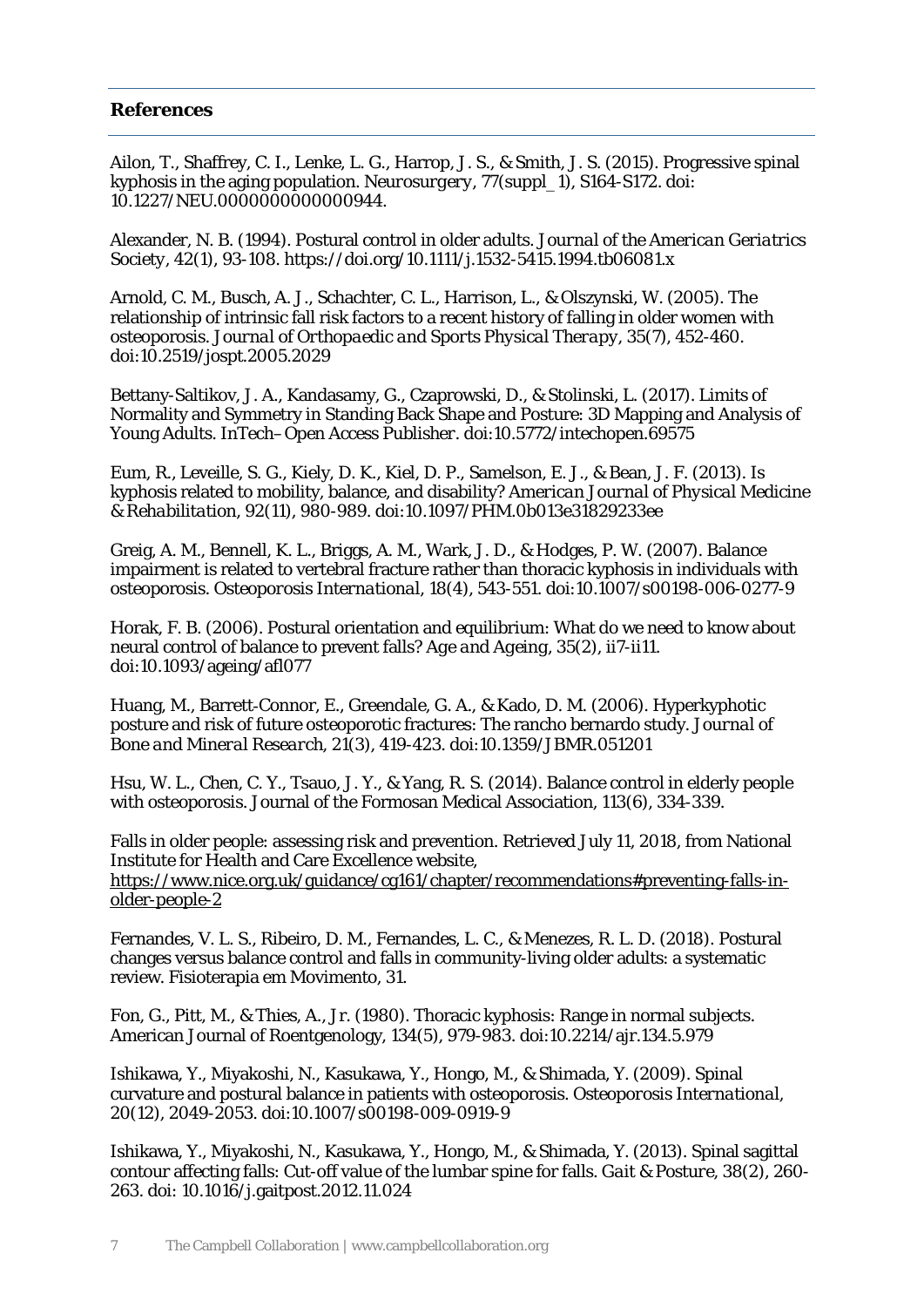Kado, D. M., Huang, M., Karlamangla, A. S., Barrett‐Connor, E., & Greendale, G. A. (2004). Hyperkyphotic posture predicts mortality in older Community‐Dwelling men and women: A prospective study. *Journal of the American Geriatrics Society*, 52(10), 1662-1667. doi:10.1111/j.1532-5415.2004.52458.x

Kado, D. M., Lui, L.-Y., Ensrud, K. E., Fink, H. A., Karlamangla, A. S., Cummings, S. R., & the Study of Osteoporotic Fractures. (2009). Hyperkyphosis predicts mortality independent of vertebral osteoporosis in older women. *Annals of Internal Medicine*, 150(10), 681–687. doi: 10.7326/0003-4819-150-10-200905190-00005

Kado, D. M., Prenovost, K., & Crandall, C. (2007). Narrative review: hyperkyphosis in older persons. *Annals of internal medicine*, 147(5), 330-338. doi: 10.7326/0003-4819-147-5- 200709040-00008

Kasukawa, Y., Miyakoshi, N., Hongo, M., Ishikawa, Y., Noguchi, H., Kamo, K., . . . Shimada, Y. (2010). Relationships between falls, spinal curvature, spinal mobility and back extensor strength in elderly people. *Journal of Bone and Mineral Metabolism*, 28(1), 82-87. doi:10.1007/s00774-009-0107-1

Katzman, W. B., Wanek, L., Shepherd, J. A., & Sellmeyer, D. E. (2010). Age-related hyperkyphosis: Its causes, consequences, and management. *Journal of Orthopaedic and Sports Physical Therapy*, 40(6), 352-360. doi:10.2519/jospt.2010.3099

Kendall, F. P., McCreary, E. K., Provance, P. G., Rodgers, M. M., & Romani, W. A. (2005). Muscles: Testing and function, with posture and pain (Kendall, Muscles). Philadelphia: Lippincott Williams & Wilkins.

Lynn, S. G., Sinaki, M., & Westerlind, K. C. (1997). Balance characteristics of persons with osteoporosis. *Archives of physical medicine and rehabilitation*, 78(3), 273-277.

McDaniels-Davidson, C., Davis, A., Wing, D., Macera, C., Lindsay, S., Schousboe, J., . . . Kado, D. (2018). Kyphosis and incident falls among community-dwelling older adults. *Osteoporosis International*, 29(1), 163-169. https://doi.org/10.1007/s00198-017-4253-3

Milne, J. S., & Williamson, J. (1983). A longitudinal study of kyphosis in older people. *Age and ageing*, 12(3), 225-233. doi: 10.1093/ageing/12.3.225

Ragnarsdóttir, M. (1996). The concept of balance. Physiotherapy, 82(6), 368-375.

Regolin, F., & Carvalho, G. A. (2010). Relationship between thoracic kyphosis, bone mineral density, and postural control in elderly women. *Brazilian Journal of Physical Therapy*, 14(6), 464-469. doi: 10.1590/S1413-35552010000600003

Roghani, T., Zavieh, M. K., Manshadi, F. D., King, N., & Katzman, W. (2017). Age-related hyperkyphosis: update of its potential causes and clinical impacts—narrative review. *Aging clinical and experimental research*, 29(4), 567-577[. https://doi.org/10.1007/s40520-016-](https://doi.org/10.1007/s40520-016-0617-3) [0617-3](https://doi.org/10.1007/s40520-016-0617-3)

Ryan, S. D., & Fried, L. P. (1997). The impact of kyphosis on daily functioning. *Journal of the American Geriatrics Society*, 45(12), 1479-1486. https://doi.org/10.1111/j.1532- 5415.1997.tb03199.x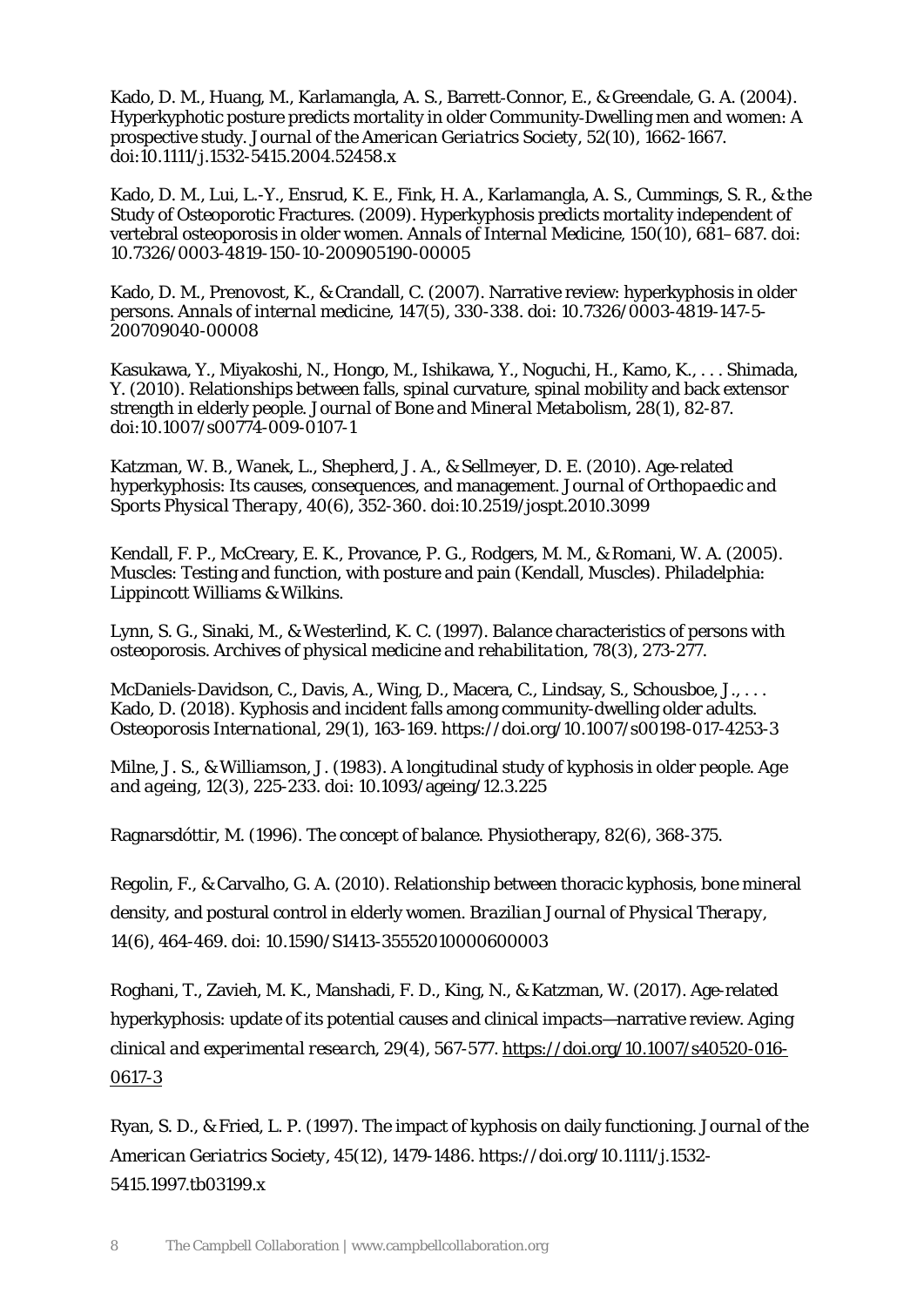Shumway-Cook, A., & Woollacott, M. H. (2007). Motor control: translating research into clinical practice: Lippincott Williams & Wilkins.

Sinaki, M., Brey, R. H., Hughes, C. A., Larson, D. R., & Kaufman, K. R. (2005). Significant reduction in risk of falls and back pain in osteoporotic-kyphotic women through a spinal proprioceptive extension exercise dynamic (SPEED) program. *Mayo Clinic Proceedings*, 80(7), 849-855. doi:10.4065/80.7.849.

Takahashi, T., Ishida, K., Hirose, D., Nagano, Y., Okumiya, K., Nishinaga, M., . . . Yamamoto, H. (2005). Trunk deformity is associated with a reduction in outdoor activities of daily living and life satisfaction in community-dwelling older people. *Osteoporosis International*, 16(3), 273-279. doi:10.1007/s00198-004-1669-3.

Tinetti, M. E., & Powell, L. (1993). Fear of falling and low self-efficacy: a cause of dependence in elderly persons. Journal of gerontology.

Tominaga, R., Fukuma, S., Yamazaki, S., Sekiguchi, M., Otani, K., Kikuchi, S., . . . Konno, S. (2016). Relationship between kyphotic posture and falls in community-dwelling men and women. *Spine*, 41(15), 1232-1238. doi:10.1097/BRS.0000000000001602

van der Jagt-Willems, Hanna C, de Groot, M. H., van Campen, Jos P. C. M, Lamoth, C. J. C., & Lems, W. F. (2015). Associations between vertebral fractures, increased thoracic kyphosis, a flexed posture and falls in older adults: A prospective cohort study. *BMC Geriatrics*, 15(1), 34. doi:10.1186/s12877-015-0018-z.

Voutsinas, S. A., & Macewen, G. D. (1986). Sagittal profiles of the spine. *Clinical Orthopaedics and related research* (210), 235-242. doi: 10.1097/00003086-198609000- 00034.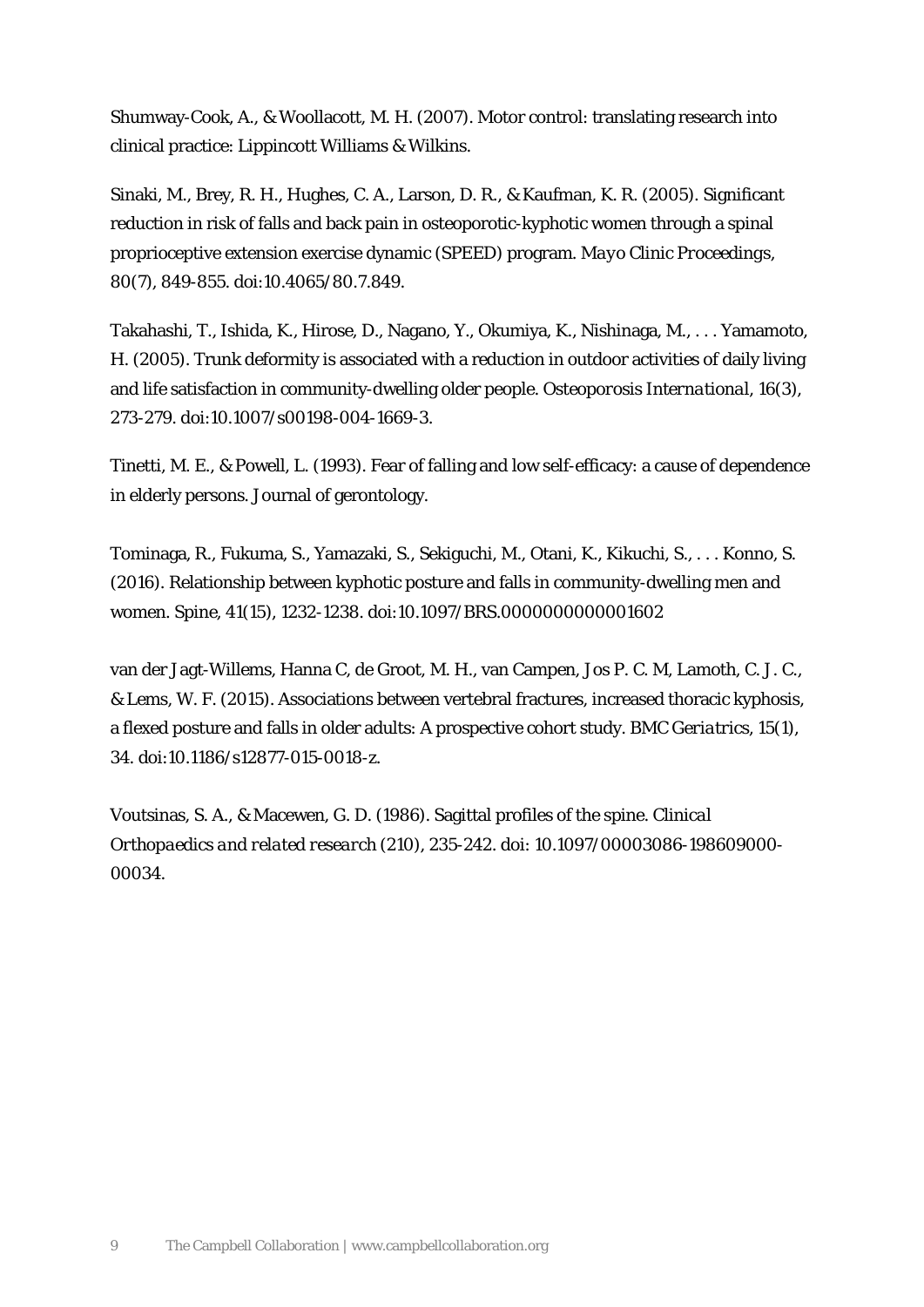#### **Review authors**

#### **Lead review author:**

Name: Roongtip Duangkaew

Title: Mrs

Affiliation: Thammasat University, Thailand and Teesside University,

United Kingdom

Address: Borough Road, Middlesbrough

City, State, Province or County: Tees Valley

Post code: TS1 3BA

Country: United Kingdom

Email: R.Duangkaew@tees.ac.uk

#### **Co-authors:**

Name: Josette Bettany-Saltikov

Title: Doctor

Affiliation: Teesside University, Institute of Health and Social Care

Address: Borough Road, Middlesbrough

City, State, Province or County: Tees Valley

Post code: TS1 3BA

Country: United Kingdom

Email: j.b.saltikov@tees.ac.uk

Name: Paul van-Schaik

Title: Professor

Affiliation: Teesside University, Institute of Health and Social Care

Address: Borough Road, Middlesbrough

City, State, Province or County: Tees Valley

Post code: TS1 3BA

Country: United Kingdom

Email: P.Van-Schaik@tees.ac.uk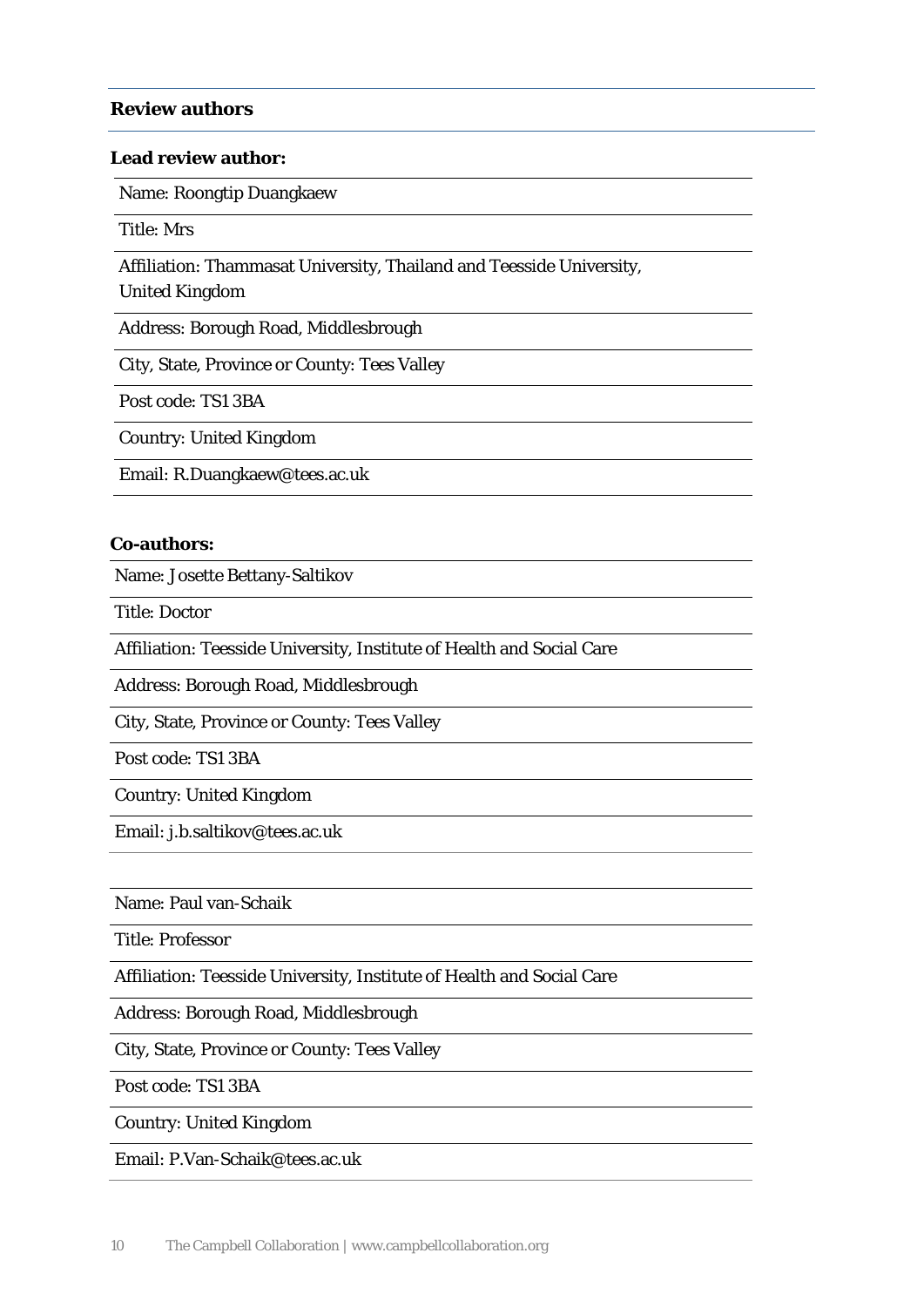Name: Gok Kandasamy

Title: Mr

Affiliation: Teesside University, Institute of Health and Social Care

Address: Borough Road, Middlesbrough

City, State, Province or County: Tees Valley

Post code: TS1 3BA

Country: United Kingdom

Email: G.Kandasamy@tees.ac.uk

Name: Julie Hogg

Title: Mrs

Affiliation: Teesside University

Address: Borough Road, Middlesbrough

City, State, Province or County: Tees Valley

Post code: TS1 3BA

Country: United Kingdom

Email: Julie.Hogg@tees.ac.uk

## **Roles and responsibilities**

Content and systematic review methodology: Mrs Roongtip Duangkaew, PhD student at Teesside University will be carrying out the research with the support of the rest of the team. She qualified as a physiotherapist and has been working as a lecturer of physiotherapy at the Department of Physical Therapy, Faculty of Allied Health Sciences, Thammasat University, Thailand for over seven years. She has also taught research methods and clinical physiotherapy work as well as student supervision.

Systematic review methods and content knowledge: Dr Josette Bettany-Saltikov will bring significant expertise of systematic review methods and content to this systematic review, both in terms of knowledge about back shape/ posture, balance, falling and fear of falling in older adults. She has taught systematic review methods to university students at all levels for over 15 years. She has also published a book on how to conduct a systematic review and has been involved in four Cochrane reviews one of which she led. She has authored a number of systematic reviews on diverse topics published in other journals and has significant experience of developing educational programmes from her teaching experience for 23 years as a university Senior lecturer. She also has further content expertise related to the management of back conditions. Josette originally qualified as a